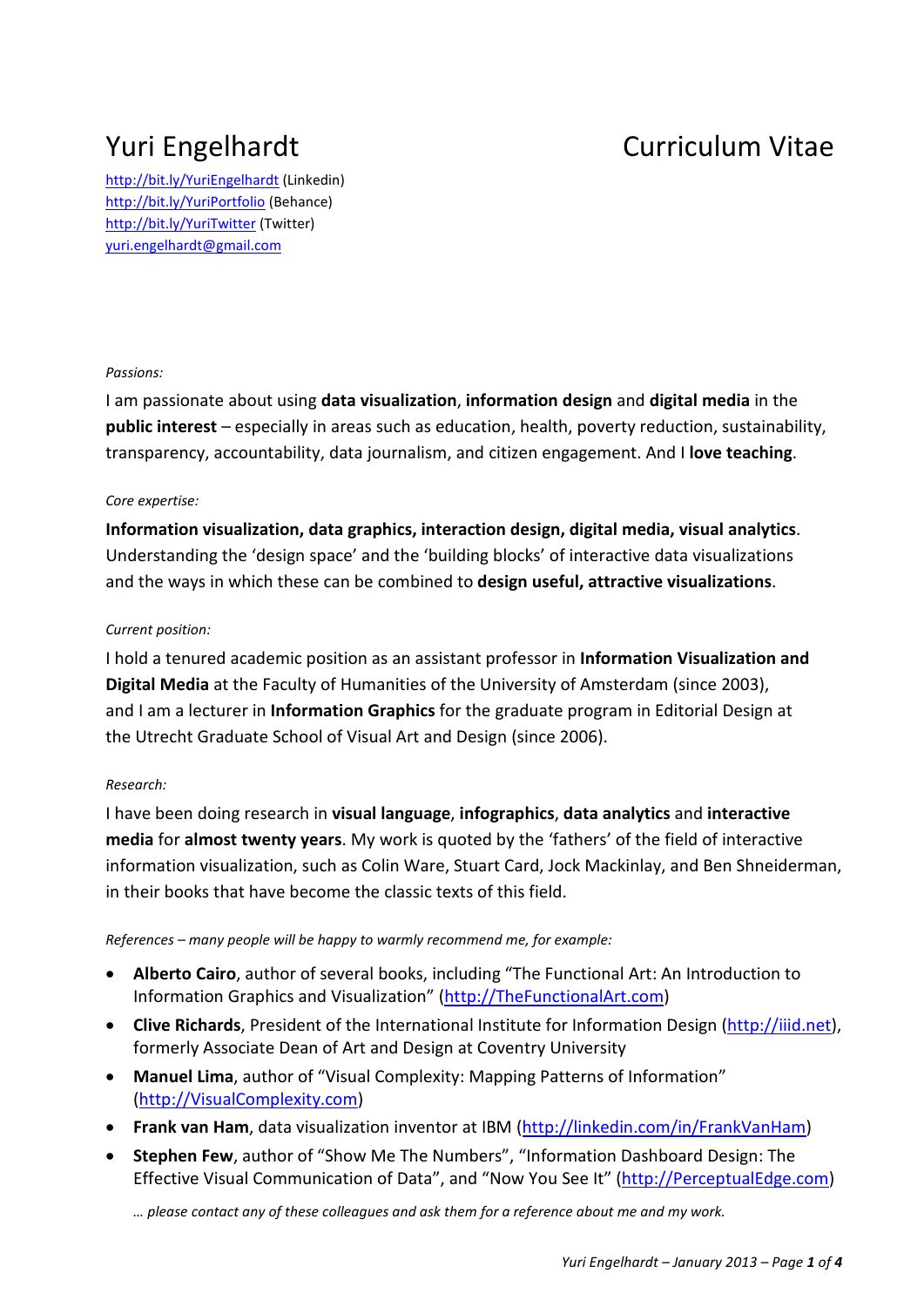### *Teaching:*

**Since the mid-1990s** I have been teaching extensively **at various universities and art academies** (an example of a visualization course I co-taught in 1997 is at http://bit.ly/Visualization-1997). I have supervised and coached my students in **interdisciplinary teamwork** and, among other things, in the design and creation of innumerable **data visualization projects**, several of which have risen to public attention. I am teaching students of **graphic design**, **multimedia design**, **human-computer interaction**, **media and communication studies**, **computer science**, and **data journalism**, and I am always learning at least as much from them as they are learning from me. I have **developed and taught courses** at the bachelor, master, research master and professional postgraduate level – here are a few examples:

- **Data Visualization "Show me the Data"** (an annual interdisciplinary graduate course that I started in 2006 – http://bit.ly/VisualizationCourse, a few photographs of last year's course activities are at http://bit.ly/DataVis-pictures, a couple of the illustrated reports of the annual public presentations are at http://bit.ly/DataVis-2009, http://bit.ly/DataVis-2010 and http://bit.ly/DataVis-2012, and the course website is http://ShowMeTheData.nl)
- **Pictorial languages, graphics and visual information** (http://bit.ly/PictorialLanguages)
- **Structure and Rhetoric of Multimodal Representations** (http://bit.ly/MultimediaRhetoric)
- **Online Interactive Graphics** (http://bit.ly/OnlineGraphics)
- **Interfaces Interaction Design, Information Design, and Information Architecture** (in Dutch, http://bit.ly/InterfaceInteractionDesign and http://bit.ly/DesignForInteraction)
- **Information Visualization**, at Pompeu Fabra University, Barcelona (http://bit.ly/visualiz)
- **Editorial Design**, at the Utrecht Graduate School of Visual Art and Design (staff page: http://bit.ly/EditorialDesign)

# *Visual portfolio:*

A very small selection of data visualization **projects** and **Master theses** that I have supervised, and links to some events that I have been involved with, can be seen at http://bit.ly/YuriPortfolio

# *Education:*

**Ph.D.** in **Computer Science**, dissertation titled "**The Language of Graphics**: A Framework for the Analysis of Syntax and Meaning in Maps, Charts and Diagrams" (2002). **M.Sc.** in **Medicine** (1990).

# *Boards and committees:*

I am member of various **international advisory boards and committees**, for example I am an **Associate Fellow** of the **Communication Research Institute** (Australia), and a member of the **Editorial Board** of the international **Information Design Journal** (2001 – Present).

# *A couple of examples of invitations:*

- **Invited opening keynote address** at the 4th **International Conference on Information Design**, Rio de Janeiro (2009).
- Presentation at **DD4D Data Designed for Decisions**  Enhancing social, economic and environmental progress, for the **OECD**, Paris, sharing the stage with **Hans Rosling** and other inspiring colleagues in the field of data, design and development (2009).
- Member of the **jury** for the **National Infographics Awards** (2010).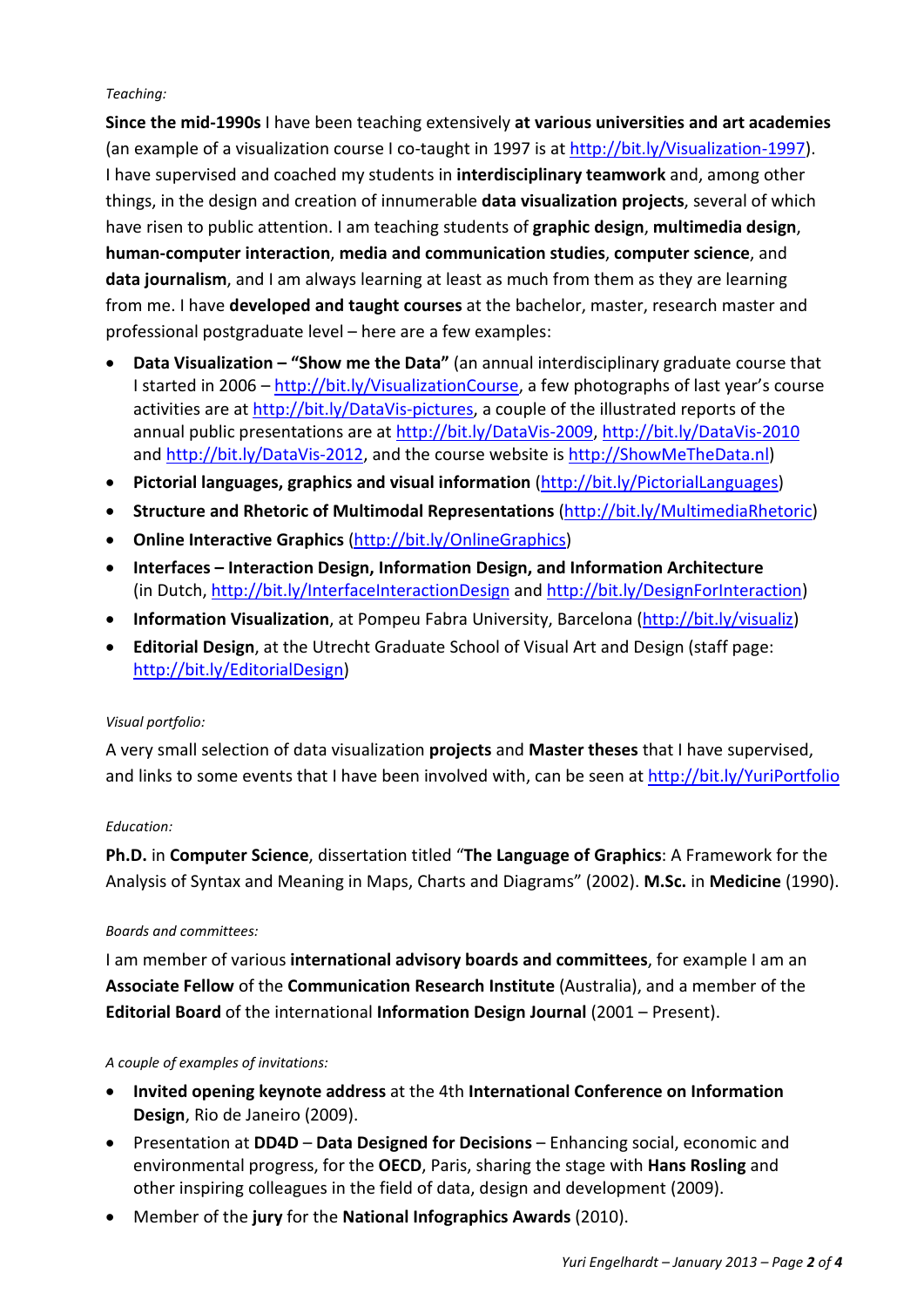*Timeline:* 

| $2003 -$ Present | Tenured Assistant Professor in Information Visualization and Digital Media,<br>Faculty of Humanities, University of Amsterdam.                                                                                                        |
|------------------|---------------------------------------------------------------------------------------------------------------------------------------------------------------------------------------------------------------------------------------|
| 2006 - Present   | Lecturer in Information Graphics, graduate program in Editorial Design,<br>Utrecht Graduate School of Visual Art and Design.                                                                                                          |
| 2007 - Present   | Co-Founder and Co-Chair of the annual Show me the Data symposia.                                                                                                                                                                      |
| $2011 -$ Present | Lecturer in Data Visualization, Pompeu Fabra University, Barcelona.                                                                                                                                                                   |
| 1999 - Present   | General Editor (1999) of the international Information Design Journal<br>(ad interim), and since 2001 member of the journal's Editorial Board.                                                                                        |
| $2011 -$ Present | Associate Fellow of the Communication Research Institute, Australia.                                                                                                                                                                  |
| $2008 - 2009$    | Curriculum developer and instructor of "Collect, Visualize, Analyze" for a<br>new inter-faculty undergraduate degree in sustainability studies.                                                                                       |
| 2002             | Ph.D. in Computer Science: "The Language of Graphics: A Framework for the<br>Analysis of Syntax and Meaning in Maps, Charts and Diagrams", Institute for<br>Logic, Language and Computation, University of Amsterdam.                 |
| $1999 - 2000$    | Assistant curator of and contributor to InfoArcadia, the traveling exhibition<br>about information visualization, The Hague, Coventry (UK), Amsterdam.                                                                                |
| $1995 - 1999$    | Founder and moderator of the international InfoDesign forum - the first<br>Internet-based forum about information design and information graphics.<br>Co-founder of the first information design portal: http://InformationDesign.org |
| 1994 - 1998      | Research and teaching in Data Visualization, University of Amsterdam.                                                                                                                                                                 |
| 1993 - 1994      | Department of Cognitive Psychology, University of Amsterdam: studied towards<br>second M.Sc. degree (after a year I was offered my research position).                                                                                |
| $1991 - 1992$    | Scientific staff member, Department of Information and Documentation,<br>University Library, Maastricht University.                                                                                                                   |
| 1991             | Visual concept developer for Science Infographics, Stam, Rijswijk, Netherlands.                                                                                                                                                       |
| 1985 - 1990      | Studied for and received M.Sc. degree in Medicine, Maastricht University.                                                                                                                                                             |
| $1984 - 1985$    | Studied for and received entry diploma for Medical School, The Netherlands.                                                                                                                                                           |
| 1982 - 1984      | Teacher's assistant in a school for disabled children, Germany.                                                                                                                                                                       |
| $1967 - 1982$    | Elementary school in Germany and in Australia (Sydney), high school in<br>Germany, and college in California (sustainability studies).                                                                                                |
| 1962             | Born in Hannover, Germany.                                                                                                                                                                                                            |

# *Publications:*

- **Graphics with a Cause, and Universal Principles for Visualizing Information** (book chapter). In: P. Owen and C. Požar (Eds.): About Information Design. Ljubljana Museum of Architecture (book forthcoming, 2013).
- **The Universal Principles of Graphics** (book chapter). In: E. Lentjes and H. Hoeks (Eds.): Handboek Typografie. Artez Press (book forthcoming, 2013).